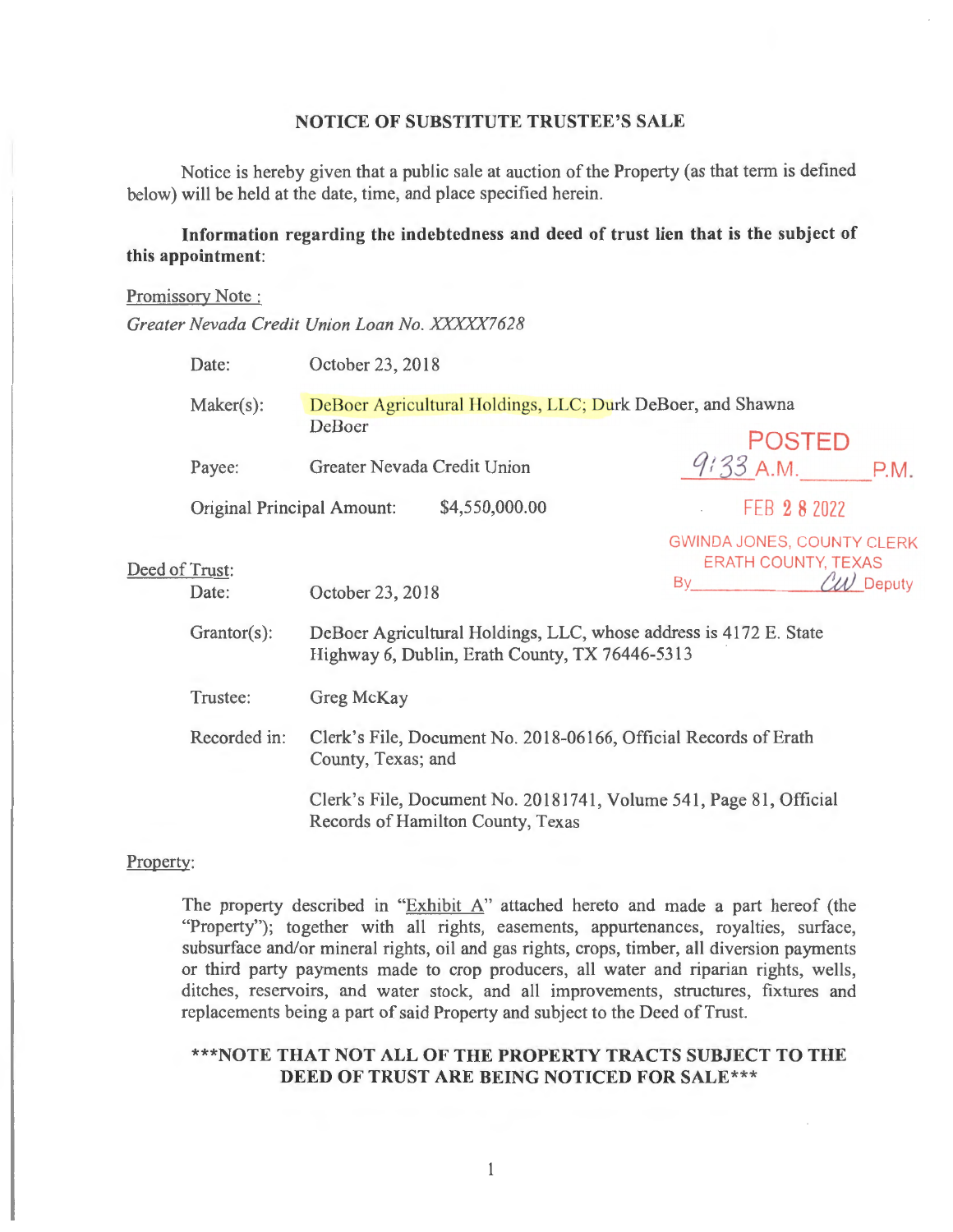## Present Owner of Note and Beneficiary under Deed of Trust:

Greater Nevada Credit Union

## **Information regarding the public sale to be held:**

Substitute Trustee: Alan Castetter U.S. Legal Support 5100 Lassant Cove Austin, Texas 78749

> Appointed by written instrument dated February 17, 2022, executed by Greater Nevada Credit Union, and recorded or to be recorded in the Official Records of both Erath County, Texas, and Hamilton County, Texas.

Date of Sale: April 5, 2022, being the first Tuesday in said month.

Time of Sale: The earliest time at which the sale will occur is 10:00 a.m., Erath County, Texas, local time, but in no event later than 3 hours thereafter.

Place of Sale: In the area designated by the Commissioners Court of such County, pursuant to § 51.002 of the Texas Property Code as the place where foreclosure sales are to take place (if no such place is so designated, the sale will take place in the area where this Notice of Substitute Trustee's Sale is posted in such County).

Default has occurred in the payment of the indebtedness evidenced by the Note. Because of such default, Greater Nevada Credit Union appointed a Substitute Trustee and has requested the Substitute Trustee to enforce the Deed of Trust.

Therefore, notice is given that, on the date and time and at the place set forth hereinabove, I, as Substitute Trustee, will sell the above-referenced Property by public sale to the highest bidder for cash in accordance with the Deed of Trust and the laws of the State of Texas.

Prospective bidders are advised to make their own examination of title to the Property to determine the existence of any easements, restrictions, liens, or other matters affecting the title to the Property. Neither the Substitute Trustee nor Greater Nevada Credit Union makes any representation of warranty (express or implied) regarding the title to or the condition of the Property. The Property to be sold at the public sale will be sold in its present "AS IS" condition and subject to all ad valorem taxes then-owing with respect to the Property.

-

Alan Castetter, Substitute Trustee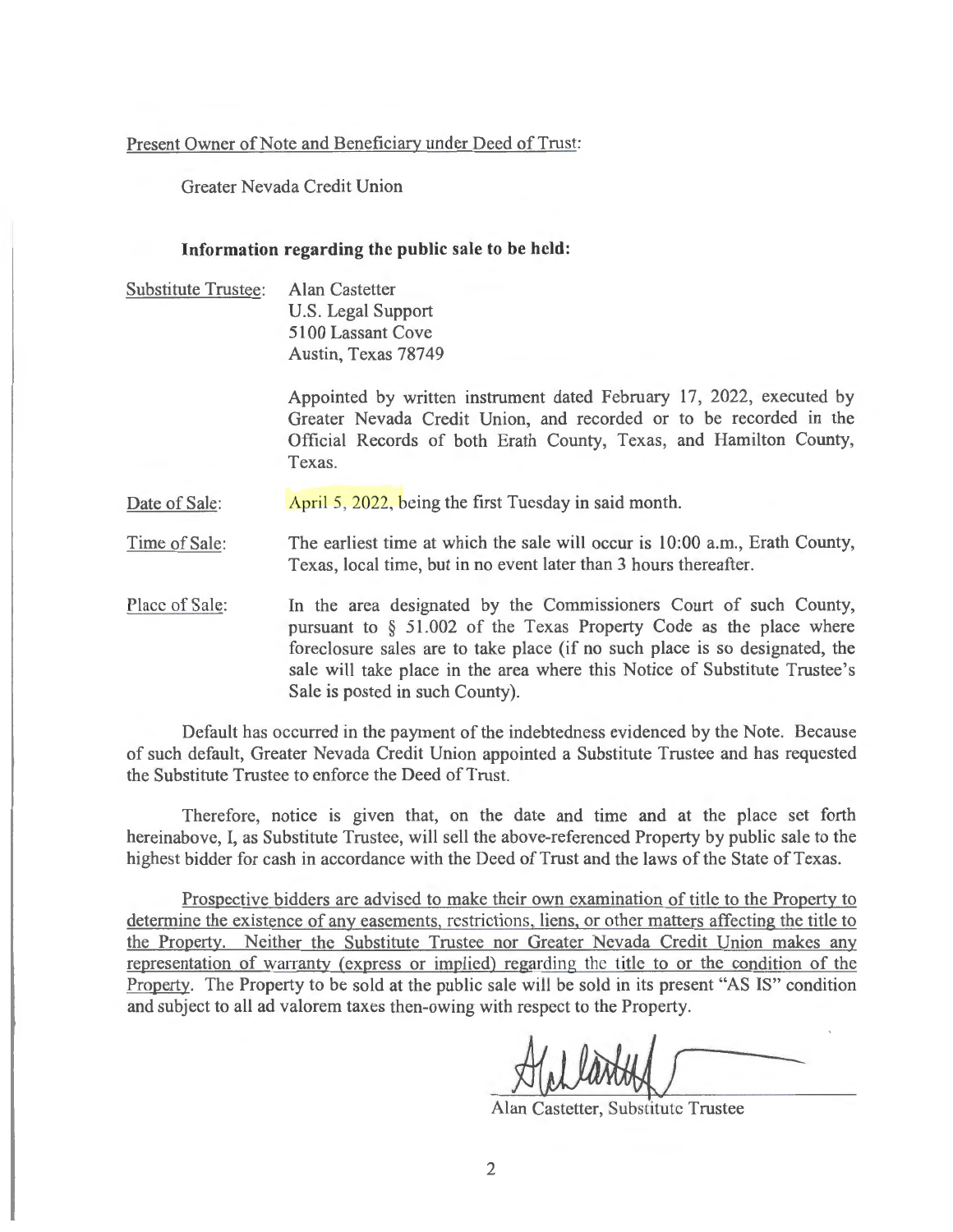### EXHIBIT A

### TRACT ONE:

All that certain 117.47 acre tract of land, being part of the John T. Wilson Survey, Abstract No. 996, in Erath County, Texas, being all that certain 117.36 acre tract described in deed from Earl S. Aligood et al to Jerry Early et ux, dated August 25, 1978 and recorded in Volume 563, page 39 of the Deed Records of Erath County, Texas, and described as follows:

I3EGINNJNG at nn existing iron rod found in place in 11 County Road at the NW comer of said J 17.36 acre tract, being the NW corner of Block No. 6 of the John T. Wilson Survey, from which the NW comer of the John T. Wilson Survey bears N 19' E approximately 600 varas;

THENCE S 71 00' 55" E along the north line of said County Road, 3808.60' to an iron rod set at the intersection of the north line of said County Road and the west line of another County Road, being the NE comer of said 117.36 acre tract for the NE comer of this tract;

THENCE S 28 52' 15" W along lhe west line of snid County Road, al 29.9' begin fence continuing along a fence line in all 1405,64' to an existing iron rod found in place at a fence corner post at the SE corner of said 117.36 acre tract for the SE corner of this tract;

THENCE N 71 04' W, 3573.71' to an existing iron rod found in place at a fence corner post at the SW corner of said 117.36 acre tract for the SW corner of this tract;

THENCE N  $19 \t15' 03''$  E along a fence line along the west line of said  $117.36$  acre tract,  $1387.99'$  to the place of beginning and containing 117.47 neres of land with 3.11 acres lying within the County Road.

#### TRACT TWO:

ALL that certain 119.853 acre tract of land, being part of the Geo. W. Gamble Survey, Abstract No. 296 and the John T. Wilson Survey, Abstract No. 996, In Erath County, Texas, being part of that certain 150 acre tract described in deed from E. L. Goodwin et ux to Jeannette G. Pittman, dated April 30, 1975 and recorded in Volume 531, Page 626 of the Deed Records of Erath County, Texas and described as follows:

BEGINNING at an iron rod set at the intersection of the centerline of a County Road and the west line of another County Road, (Old Alexander-Proctor Road), being the SE comer of said 150 acre tract described in deed mentioned above, for the SE corner of this tract:

THENCE N 71 03' 38" W along the centerline of said County Road (Old Alexander-Proctor Road), 2710.68' to an iron rod set at the SW corner of said 150 acre tract, for the SW corner of this tract:

THENCE along the west line of said 150 acre tract as follows, N  $18$  23' 55" E, at 20.47' pass an iron rod set at a fence comer post in the north line of said County Road (Old Alexander-Proctor Road), continuing along a fence line in all 723.91' to an iron spike set in an elm tree fonce comer and N 19 21' 48" E. 1753.09' to an iron rod set at a fence comer pose in the south line of a County Road, being the NW comer of said l50 acre tract, for the NW comer of this tract;

THENCE S 71 10' 02" E along a fence line along the south line of said County Road and the north line of said 150 acre tract,  $944.21'$  to an iron rod set at a fence comer post for the most northerly NE corner of this tract;

THENCE S 03 29' 15" E along a cross fence,  $1042.72$ ' to an iron rod set at a fence corner post for an inner corner of this tract;

THENCE along a cross fence as follows,  $S$  76 27' 44" E, 339.46' to an iron rod set at a fence corner and  $S$  67 02' !  $\sim$   $\sim$   $\sim$  $\mathbf{r}$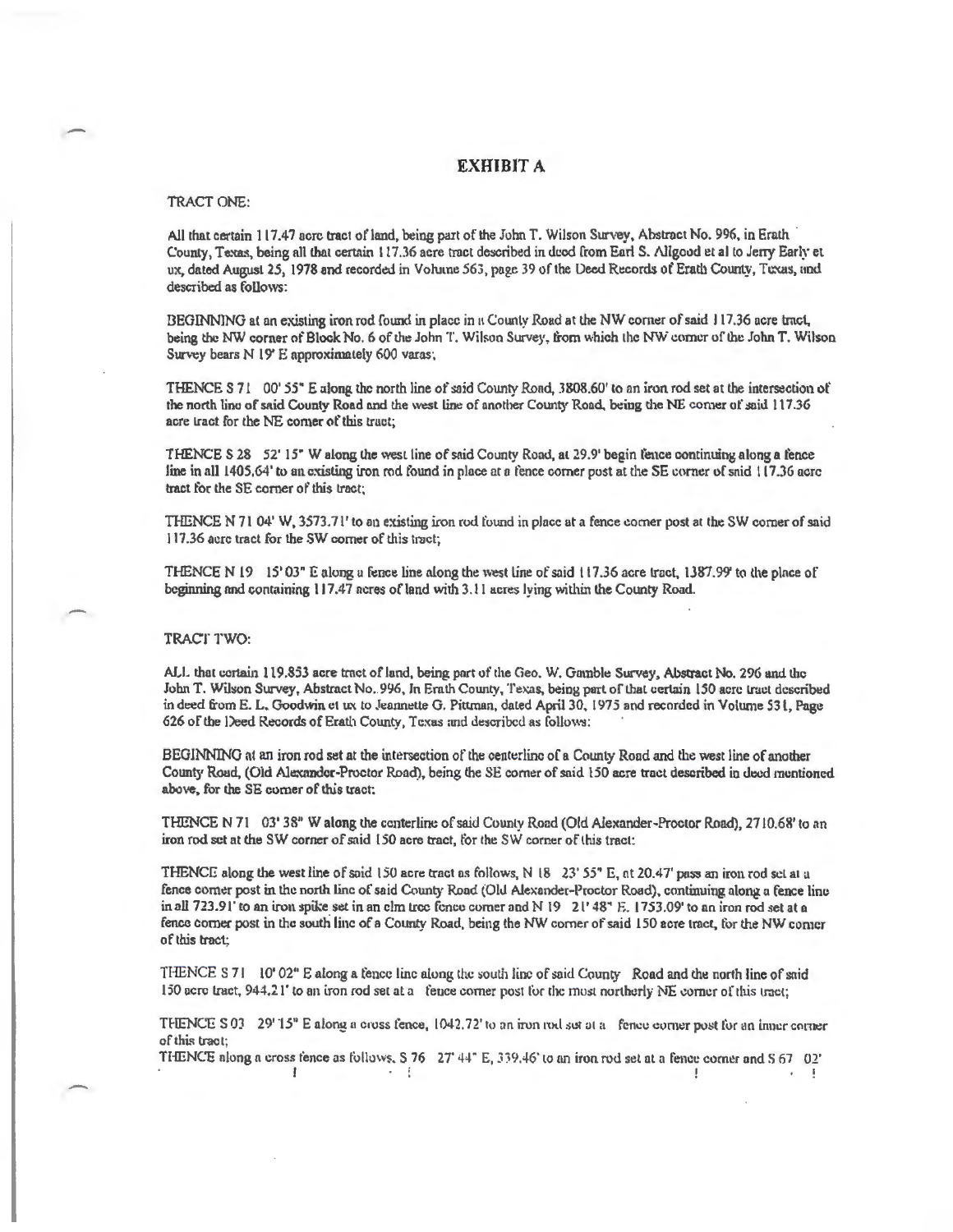21" E, 1031.73' to an iron rod set in the cast line of said 150 acre tract, being in the west line of a County Road (Old Alexander-Proctor Road), for the most easterly NE corner of this tract:

THENCE S 19 07'07" W along a fence line along the west line of said County Road (Old Alexander-Proctor Road) and the east line of said 150 acre tract, at 1447.79' pass an iron rod set at a fence corner post, continuing in all 1474.43' to the place of beginning and containing 119.853 acres of land, with 0.834 acres lying within the right of way of County Roads and with 20.780 acres being out of the Geo. W. Gamble Survey and 99.073 acres being out of the John T. Wilson Survey.

#### **TRACT FOUR:**

All that certain 25.40 acre tract of land, being approximately 23.59 acres in the Mary Morris Survey, A-988, and 1.81 acres in the W.C. Brashear Survey, A-74, in Erath County, Toxas, being a part of that certain 110.31 acre tract three described in deed from Owen Sieperda, et ux to Durk DeBoer, et ux, dated August 11, 2006, and recorded in volume 1294, page 332 of the official public records of Erath County, Texas and described as follows:

Beginning at a capped 3/8" iron rod set in the east line of the said 110.31 acre tract, the west line of a 208.2 acre tract described in deed from Mary Anne Tackett to The Jesse Lee Tackett Credit Shelter Trust, dated June 1, 2004, and recorded in volume 1191, page 317 of the official public records of Erath County, Texas, for the northeast corner of this tract, from which a 4" pipe post at the most easterly northeast corner of the said 110.31 acre tract, in the west line of at the most easterly northeast corner of the said Morris Survey, the northwest corner of the W.C. Brashear Survey, A-74, benrs N 30° 27' 36" E, 437.38":

Thence S 30° 27' 36" E, along a fence and the cast line of the said 110.31 acre tract, 517.32' to a 4" pipe post:

Thence N 80° 44' 37" E, along a fence and the east line of the said 110.31 acre tract, 344.50' to a 4" pipe post at the northeast corner of a 21.00 acre tract described in deed from Dolores Ramirez to Isidro Rodriguez, et ux, dated July 6, 2007, and recorded in volume 1342, page 172 of the official public records of Erath County, Texas, for the northeast corner of this tract:

Themee S 10° 53' 38" W, along a fence and crossing the said 110.31 acre tract, 1695.33' to the southwest comer of the said 21.00 acre tract in the north line of F.M. Highway No. 219, for the southeast corner of this tract, from which a 4" pipe post bears N 07° 03' 33" W, 1.50":

Thence N 71° 54' 35" W, along the south line of the said 110.31 acre tract and the north line of F.M. Highway No. 219, 670.49' to a capped 3/8" iron rod set for the southwest corner of this tract:

Thence N 10° 53' 38" E, crossing the said 110.31 acre tract, 1880.98' to the point of beginning and containing 25.40 acres of land.

#### TRACT FIVE:

 $\vdots$ 

Ï

All that cortain lot, tract, or parcel of land, situated in Hamilton County. Texas, and being 163.3 acres of land, about 10 miles Northeast of the Town of Hamilton, Taxas, being part of a survey patented to Robert M. Williams on March 30, 1854, Fatent No: 750, Volume 6, Abstract No. 893, and described as follows:

BECHNNING S, 60° W. 538.8 vrs. from the NEC of said Robert M. Williams (Survey a post in fence for NEC of this tract:  $\mathbf{I}$  $\frac{1}{2}$